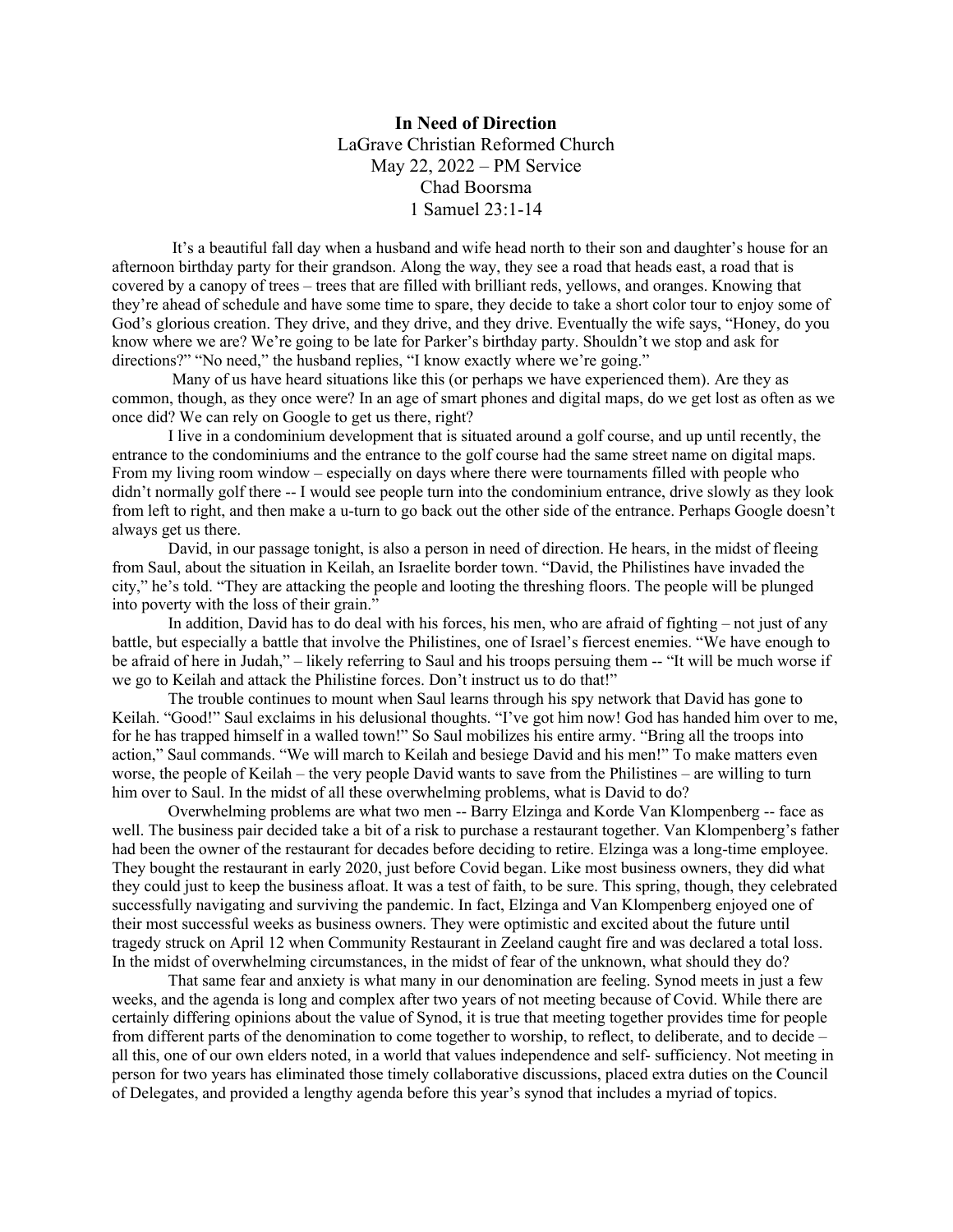How should the human sexuality report be handled? Opinions abound when you consider the various overtures that have been sent. How do we work as a binational denomination with congregations in both Canada and the United States? Here, too, we find a wide variety of viewpoints. The CRC's leadership structure is being re-envisioned. Some leaders have been chosen; other searches continue. In the midst of so many unknowns, so much apprehension, so much concern, what are we to do? What direction should we take?

Perhaps the things that weigh upon your heart are not a devastating fire or even the CRC synod. Maybe you're someone who's watching a spouse or a parent decline mentally or physically, and you're wondering what is the best way to provide care and keep them safe. Maybe you have a grandchild who is wandering from the faith and is sexually following a lifestyle that you know is contrary to God's Word. You wrestle with how to still love her and to point her to Jesus. Or, your heart may be hurting as you consider the Ukranian people and the bloodshed, devastation, and injustice that has been inflicted upon them by the Russian forces. What are we to do in the midst of challenging situations?

In this passage from 1 Samuel, David knows what to do, and he does it without hesitation. In the midst of fleeing from Saul – in the midst of trying to save his own life -- David stops to defend a city from foreign aggression – an act of kindness and compassion, to be sure -- but before he takes physical action, he takes spiritual action. David prays. He inquires of the Lord, and the Lord answers him. Pious man that he is, he will not do battle with them until he is led and assured by God.

Apparently the faith of his men is not quite as strong. Despite God's clear answer, they are still frightened by the battle that looms ahead. The sign of a great leader is evident, though, for instead of simply ordering them to follow his commands, David prays again, for their benefit, and God replies more explicitly this time (verse 4). Notice the difference: "Go down to Keilah, *for I am going to give* the Philistines in to your hands." Some versions say *for I will help you* conquer the Philistines. Knowing that God goes with them, David and his men obediently go to Keilah, save the city, and conquer the Philistines.

David's problems are not over yet for he learns of Saul's plan to come with his forces and surround him and his troops at Keilah. David's response, though, is similar: seek God in prayer. This time he calls for Abiathar, the priest he protected from Saul back in chapter 22. He tells him to bring the ephod, a priestly garment with a pouch that contained the Urim and Thummin: stones that were cast like dice to determine God's yes or no to questions. David prays to God: "Will Saul come down to Keilah as your servant has heard? Lord, God of Israel, tell your servant." God answers affirmatively. "Will the citizens of Keilah surrender me and my men to Saul?" Again, God's answer is yes. Hearing God's answer to his prayer, David and his men leave Keilah, moving about and staying in wilderness strongholds and in the hills of the desert. Saul continues his search, but comes up empty-handed. The escape does not mean, though, that David is faster or more clever than Saul. The escape is possible because God intervened. God does not give David into Saul's hands.

When we consider this story, we see a clear juxtaposition between David and Saul and between divine guidance and human guidance. Saul looks to human sources to find David's location in Keilah, and while speaking and listening to others can be helpful in our spiritual walk, it's a problem when those sources are not attuned to God's voice. Saul's informational network does provide him much, but David's intelligence services are far greater for he has access to divine information through the power of prayer. He knows whom he should seek, he listens to God's voice, and he responds in submission.

Something similar is happening for the owners of Community Restaurant in Zeeland. Yes, work is ongoing as they look for a company to clear the lot and as they seek bids from construction companies to decide if a rebuild is possible, but in the midst of all that, prayers are being offered – especially by the Zeeland community who has rallied around them. Wisdom is needed following something like a devastating fire, and seeking God is the place to find it.

Wisdom is also needed for the Christian Reformed Church. We asked earlier – what can we do with so many unknowns, so much apprehension? We praise God that our denominational leaders have called us to a season of prayer, for God desires for us to seek him in the midst of our challenging times. Colin Watson, our denomination's executive director, reminded readers in the March issue of *The Banner* that we "serve a God who is more weighty than any agenda and of more consequence than our most consequential issue. To this," he wrote, "we lift our prayers and ask for wisdom."

David's example in this story reassures us that God does not leave us without guidance. While we no longer have access to the Urim and Thummin of the priestly ephod, and while we usually don't hear of God directing people with an audible voice any more, we do have access to things that those in Bible times did not